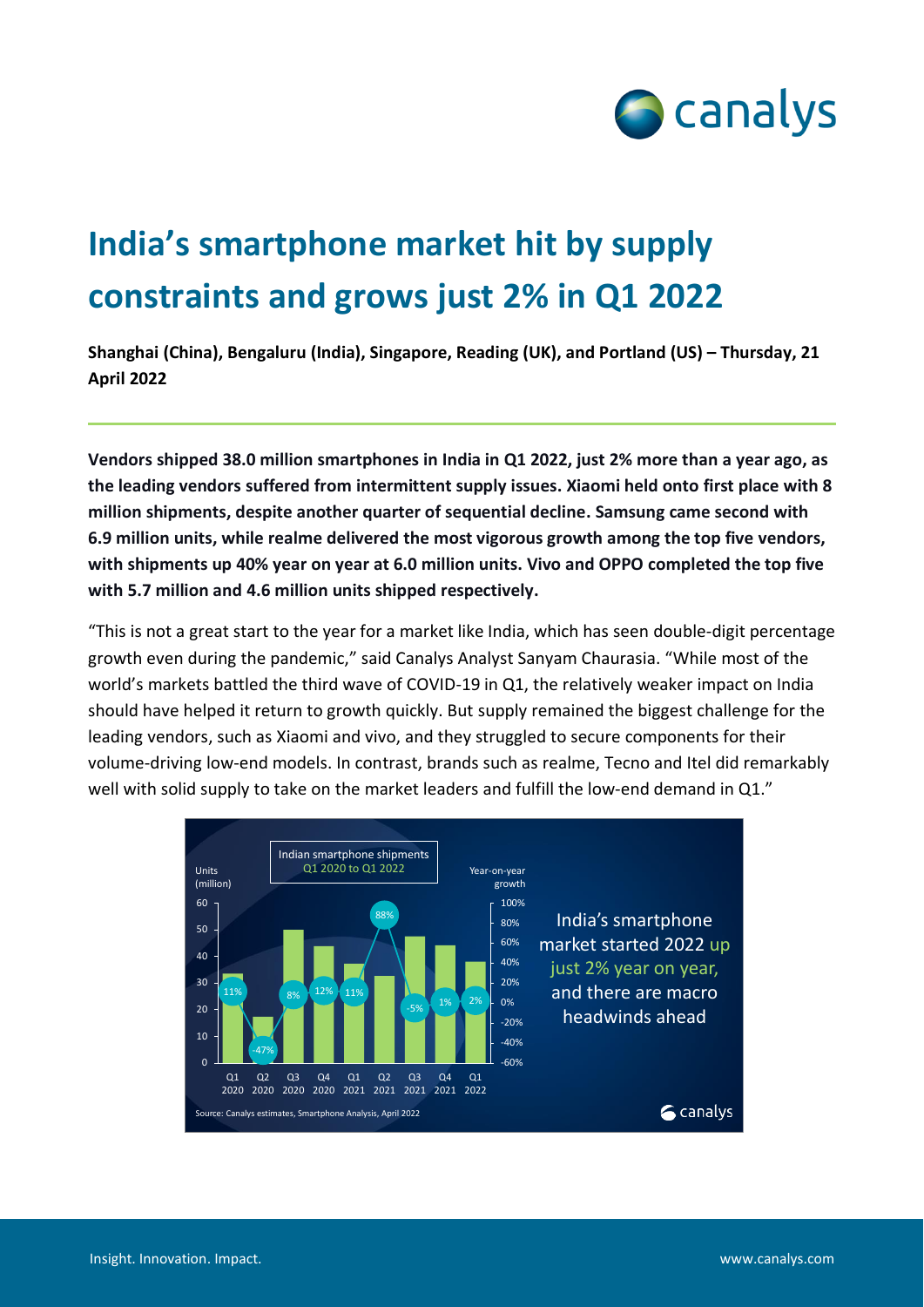

"Vendors are certainly taking steps to address the supply bottleneck," said Chaurasia, "Sell-in started to improve from March. Channel companies are optimistic about healthy sell-in in Q2, with vendors preparing for a strong festive quarter. They are finding opportunities in the lower-tier cities and towns in India, where device penetration is still relatively low. It is more important than ever for vendors to focus on building a long-term offline channel strategy."

"The biggest challenge vendors will face in 2022 will be maintaining device affordability," said Chaurasia. "Oil prices in India are at an all-time high and wholesale inflation remains elevated, at 14.6% in March 2022. Volatility in foreign exchange rates and higher operational costs due to inflation will, in turn, put further pressure on vendors to maintain profitability. But as consumers increasingly rely on their smartphones, enticing them with payment schemes has never been easier, with multiple buy-now-pay-later partners mushrooming across the ecosystem. The mass market will remain India's growth engine, and having a healthy portfolio in the mid-to-low-end segment will be key to maintaining strong consumer mindshare in 2022. Availability, affordability and attractiveness will be essential for smartphone vendors to succeed as multiple uncertainties lie ahead."

| Indian smartphone shipments and annual growth<br><b>Canalys Smartphone Market Pulse: Q1 2022</b>                                                                                                                           |                                |                         |                                |                         |                  |
|----------------------------------------------------------------------------------------------------------------------------------------------------------------------------------------------------------------------------|--------------------------------|-------------------------|--------------------------------|-------------------------|------------------|
| Vendor                                                                                                                                                                                                                     | Q1 2022<br>shipments (million) | Q1 2022<br>market share | Q1 2021<br>shipments (million) | Q1 2021<br>market share | Annual<br>growth |
| <b>Xiaomi</b>                                                                                                                                                                                                              | 8.0                            | 21%                     | 10.5                           | 28%                     | $-24%$           |
| Samsung                                                                                                                                                                                                                    | 6.9                            | 18%                     | 7.0                            | 19%                     | $-2%$            |
| realme                                                                                                                                                                                                                     | 6.0                            | 16%                     | 4.3                            | 12%                     | 40%              |
| vivo                                                                                                                                                                                                                       | 5.7                            | 15%                     | 6.7                            | 18%                     | $-15%$           |
| <b>OPPO</b>                                                                                                                                                                                                                | 4.6                            | 12%                     | 5.3                            | 14%                     | $-13%$           |
| <b>Others</b>                                                                                                                                                                                                              | 6.7                            | 18%                     | 3.3                            | 9%                      | 103%             |
| Total                                                                                                                                                                                                                      | 38.0                           | 100%                    | 37.2                           | 100%                    | 2%               |
| Note: Xiaomi estimates include sub-brand POCO and OPPO includes<br><b>A</b> canalys<br>OnePlus. Percentages may not add up to 100% due to rounding.<br>Source: Canalys Smartphone Analysis (sell-in shipments), April 2022 |                                |                         |                                |                         |                  |

For more information, please contact: